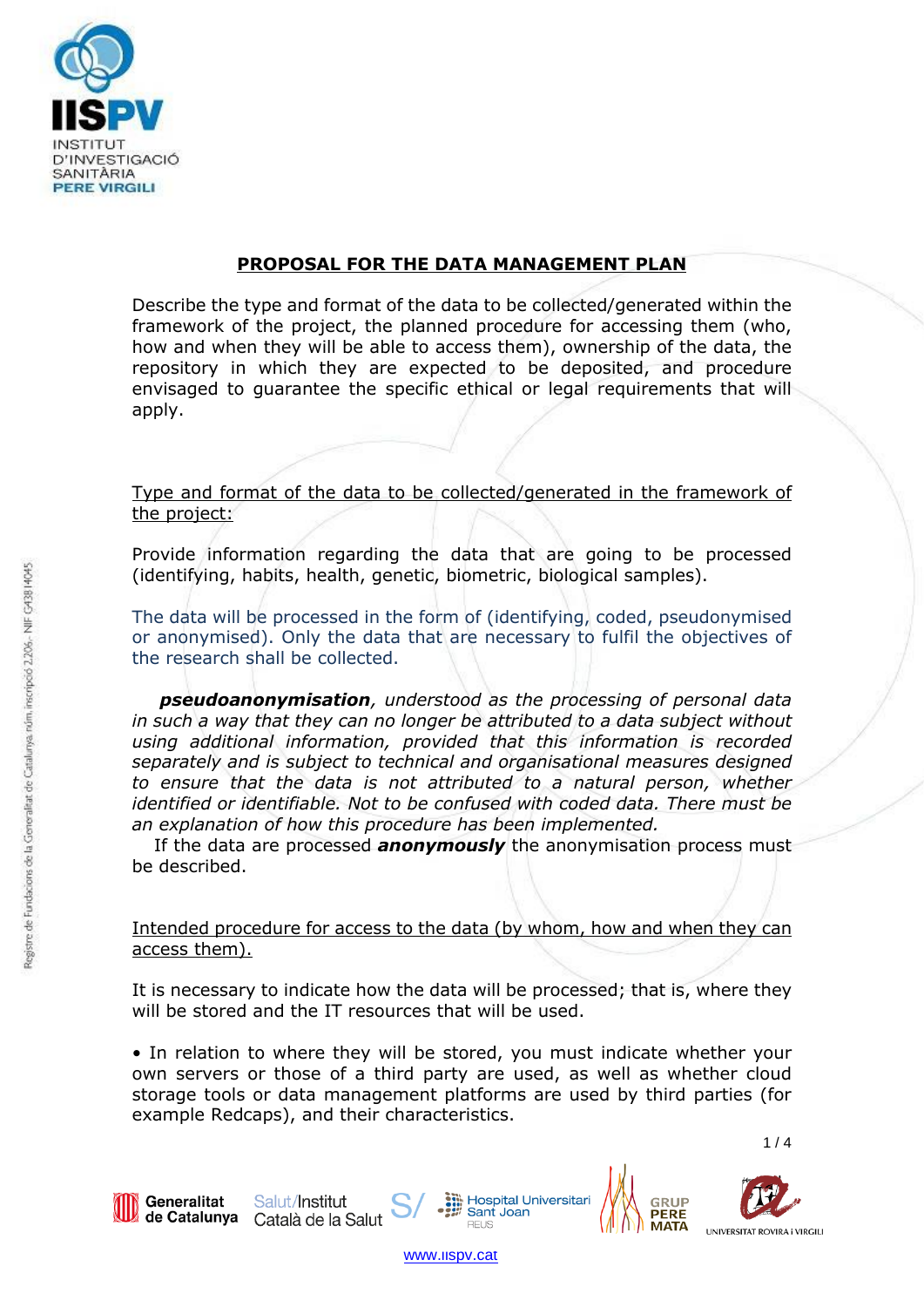

• It will be necessary to make a brief description of the security measures that guarantee that the data is only accessible to the research team, such as access code and passwords.

•The information storage and exchange tools used must always be institutional or else verify through the Information Systems Department that they are secure tools.

• If the data are stored on external servers, it must be guaranteed that these are secure and the security measures applied to access them must be explained in detail, including a description of who accesses the data and when, how and where they are stored.

• Unsecured commercial cloud storage tools that do not guarantee GDPR compliance must not be used.

•If data are processed in the project with non-institutional software, it is necessary that the code developed for the applications use code obfuscation techniques, especially in mobile applications, and that the applications developed follow secure development methodologies.

### **In the case of biological samples, the following must be borne in mind:**

If using biological samples: Detail the source of the biological samples. If biological samples are collected from a healthcare process or if additional samples are collected; if they come from another centre, from a project already approved by an ethics committee (indicate reference), if they were obtained with the patient's Informed Consent for later use; if they come from the Biobank or from a registered collection (indicate references)

*Samples that are added to a collection for biomedical research purposes kept outside the organisational scope of a biobank may only be used by a line of research and by the entities or persons that appear in the consent document, unless there is a new express consent of the source subject for another purpose or to transfer the sample to a third party. At this point, it may be possible to allow samples to be shared in collaborative projects in which the*  lead investigator of the collection participates if the informed consent *document refers to this point.*



Salut/Institut de Catalunya Català de la Salut



2 / 4



UNIVERSITAT ROVIRA i VIRGILI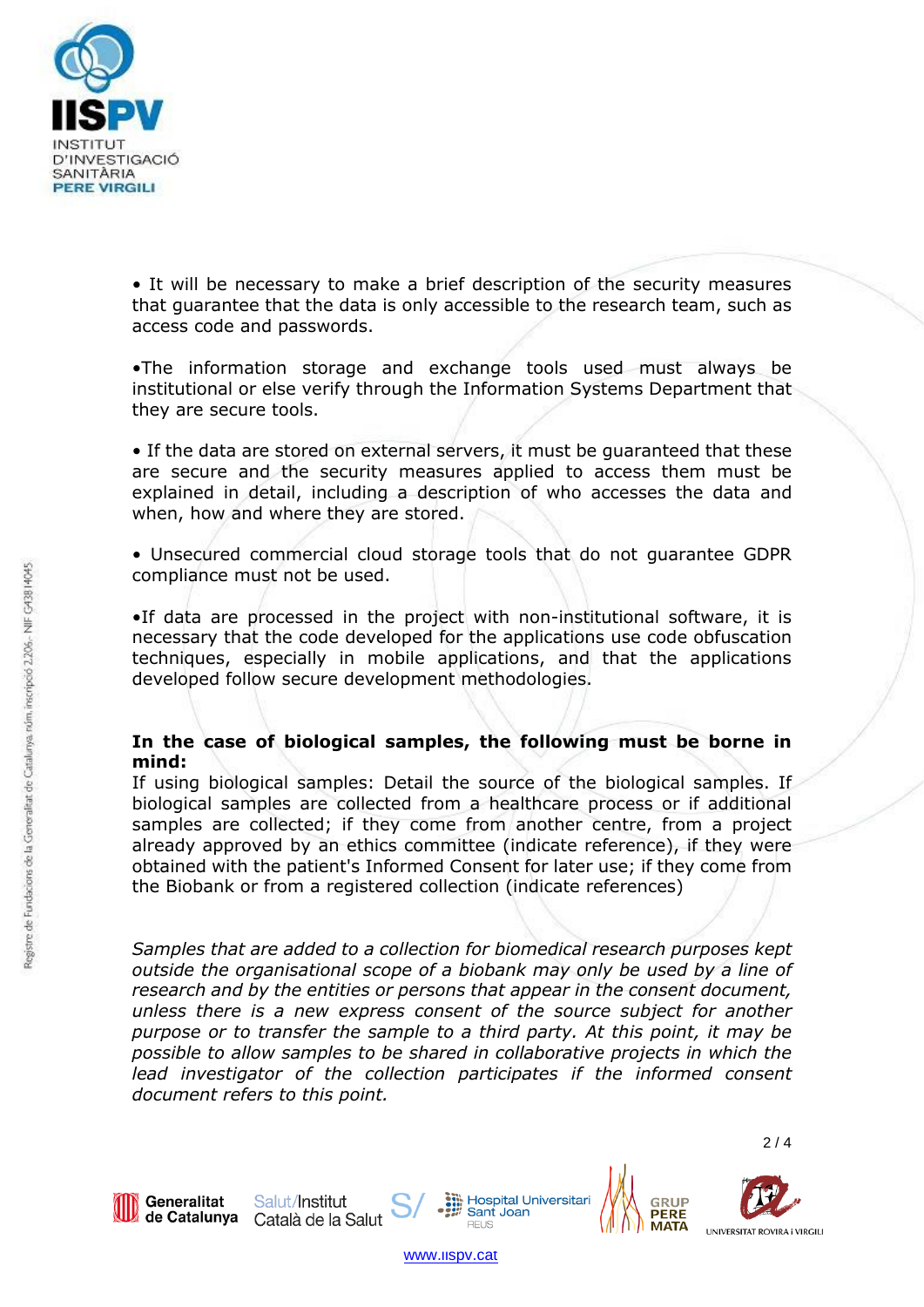

### For example:

"In accordance with Law 14/2007, the samples will be collected directly from the data subject // the samples will be deemed care surplus and the procedure laid down by the regulations for the use of biological samples shall be followed to authorise their use. The samples will be added to the Biobank  $[*]$  // in the collection  $[*]$  // they will only be used in the project and will be subsequently destroyed"

Ownership of the data, the repository in which it is expected to be deposited, and the procedure in place to guarantee the specific ethical or legal requirements that apply.

Identify the entity that decides with regard to the processing of the data, that is, who is/are the **data controller(s)/co-data controllers** of the processing (when two or more controllers jointly determine the objectives and the means of the processing).

Other subjects who will access the data or who will receive it shall also be described, although they are not considered to be the party responsible for the processing, who will be the **data processor**: (the natural or legal person, public authority, service or any other body that processes personal data on the controller's behalf).

The data communications that will take place within the framework of the project and their legitimate basis must be described in detail, distinguishing between the data controller and the **international data transfers** (International data transfer is considered to be sent outside the European Economic Area when there is no agreement that guarantees that the country or entity of destination of the data meets the minimum requirements under EU regulations).

## For example:

"The Hospital [\*] and the Promoter [\*] act as data controllers in the framework of this observational study. The company [\*], when supplying [\*] the patients, must have their data for the provision of the service, so it will act as the data processor // The project database



Salut/Institut de Catalunya Català de la Salut **M** Hospital Universitari<br># Sant Joan

 $3/4$